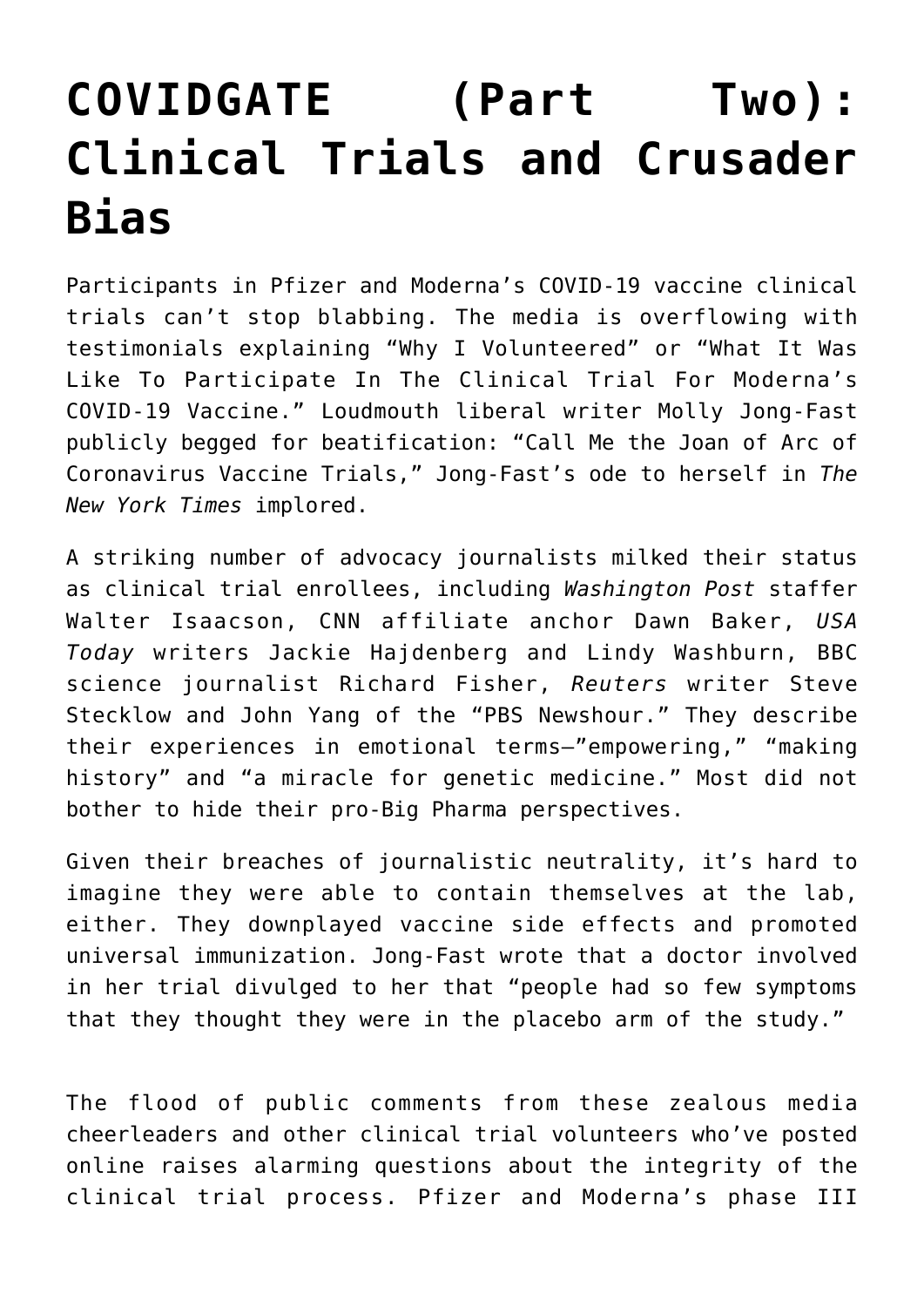clinical trials are randomized and placebo-controlled, meaning each person has an equal chance of receiving the vaccine or a placebo. The studies are also supposed to be "double-blind," meaning that neither the volunteers nor the clinical trial investigators knew which group received which shots (although the administrators of the shots know who's getting what).

Blinding prevents patients' beliefs about the treatment from influencing the outcome of the study and also prevents investigators from inadvertently revealing clues about which treatment the subjects are receiving. But scores of comments on Twitter and Facebook from trial volunteers have exposed a phenomenon I call "crusader bias" that should trouble any adherent of good science. I will be submitting all of my findings to the FDA this week as public comments in advance of the Dec. 10 hearing on the Pfizer COVID vaccine.

Dozens of self-identified Moderna and Pfizer COVID-19 vaccine volunteers joined a private Facebook group originally dedicated to discussing Moderna investments this year to dish about their experiences. I obtained screenshots that showed volunteers discussing antibody test results they got on their own from commercial labs while the trials are still ongoing. They are trading information on how to get antibody tests, sharing their symptoms and plotting how to drop out of their trials and enroll in new ones if they suspect they didn't get the vaccine.

Among the clinical trial volunteers' gossipy disclosures, many of which threaten the integrity of the blinding procedure in the still-ongoing trials:

One woman, K.C., told the Facebook group that her shot during the Pfizer vaccine trial "was covered in a bunch of tape, but the part I could see was dark." A man, T.R., responded by posting a picture of his vial, partially covered in tape with a dark liquid visible.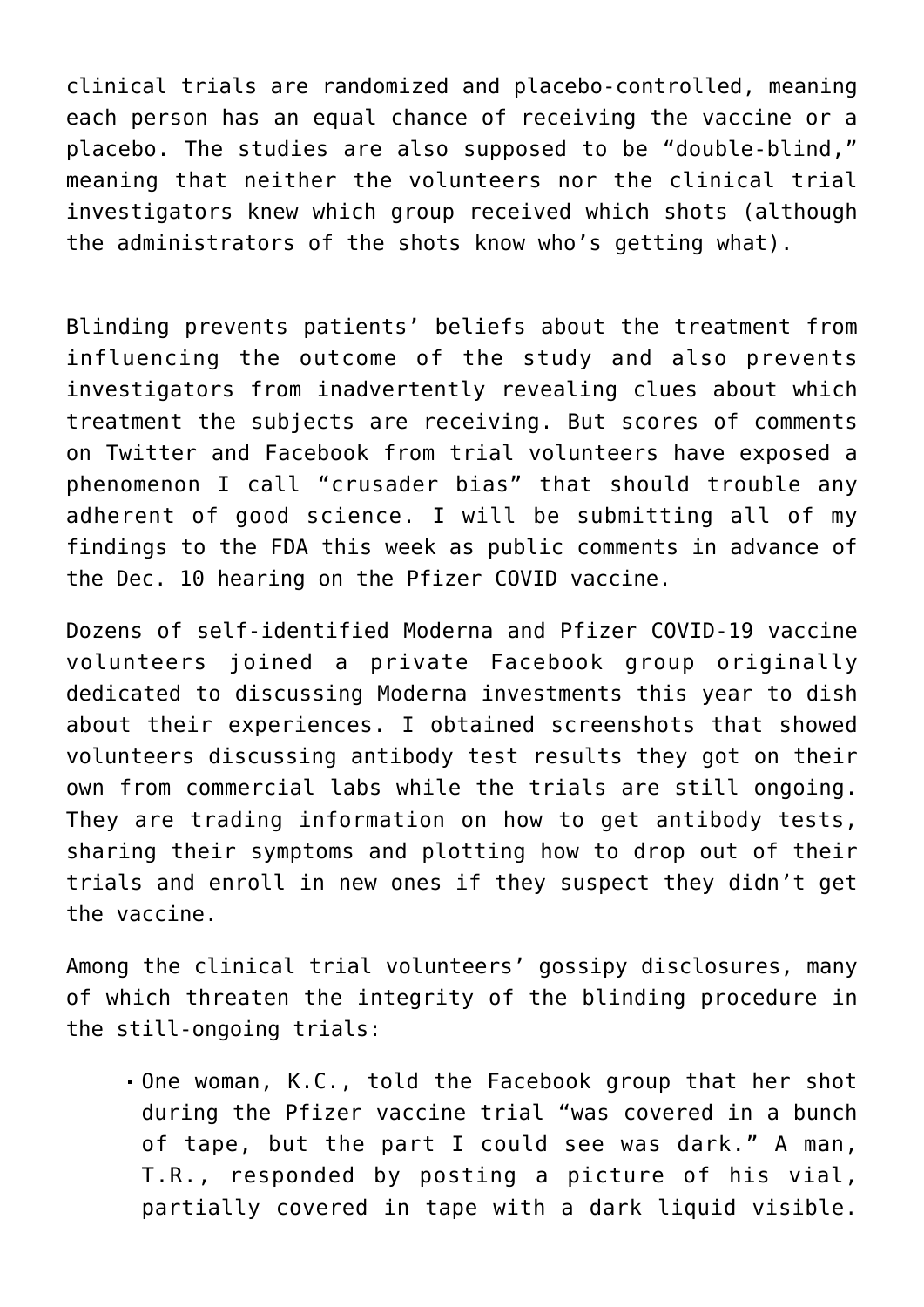"They made me turn my head, but I got a peek," K.C. told T.R.

- Another volunteer, J.D.T., said that "someone working at study site" told him "the placebo and the vaccine are different colors."
- Two participants discussed being able to guess if they got the vaccine based on whether the administrator rushed into the room to inject volunteers. "The vaccine has to remain at a certain temp so once ready, it has to go. Pays to ask a lot of questions," one advised the other.
- N.K.D., a woman identifying herself as a pathologist who works "at a private lab" told her fellow volunteers that she tested "negative right before the first dose" during a Moderna clinical trial and negative "two weeks after first dose." She shared information on how to get antibody rapid testing done and offered to do them at her lab in Little Rock.
- When one volunteer expressed her concern that antibody testing was "kind of 'cheating'" and "against the rules of the study," another argued "My trial site said go for it. There is nothing in the legal documentation that says you cannot."
- "Screw it," said another volunteer who initially worried about jeopardizing his clinical trial's scientific integrity. "I'm jumping on board and taking an antibody test."

On Twitter, Icahn School of Medicine microbiology professor and clinical trial volunteer Benjamin tenOever boasted that he had "two adverse-free shots and 'sky high' antibody levels after four weeks." He said he paid for the antibody test from a commercial lab facility, presumably not part of the stillongoing clinical trial. He gloated: "The future is bright. Thank you @Pfizer." Swedish infectious disease physician and European medicines regulator Rebecca Chandler responded bluntly: "This is ethically concerning."